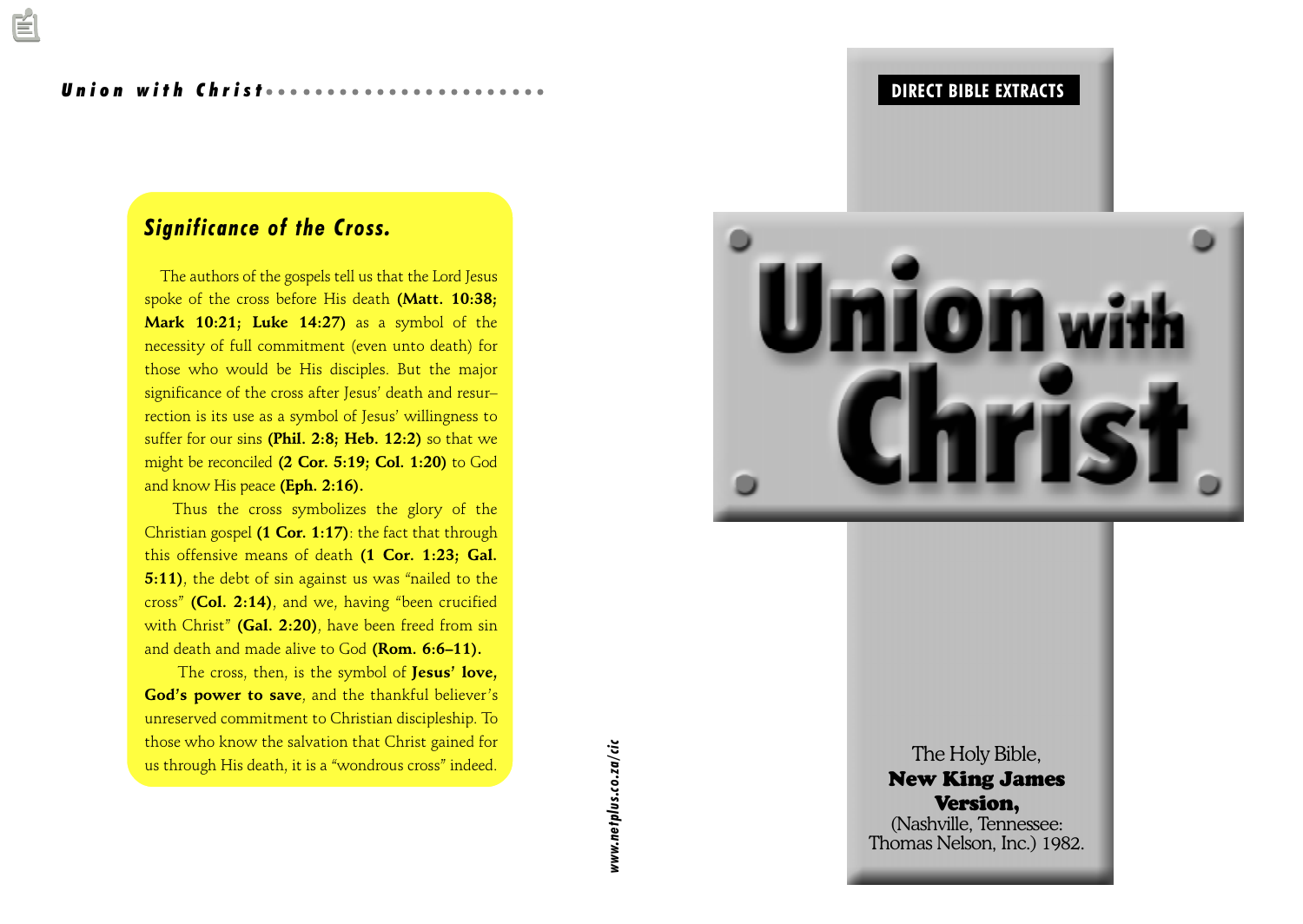This booklet has been compiled from the new<br>Topical Textbook, and the Bible extracts taken<br>from the references mentioned in the Bible. I hope that<br>this may become easier for you to find out His message relating Topical Textbook, and the Bible extracts taken from the references mentioned in the Bible. I hope that this may become easier for you to find out His message relating to this Topic directly from the Bible, and how you could apply this to your personal life according to the world around you and your own circumstances.

 *Believing* in the message and without doubt, one begins to realize how from the beginning of the Bible until the end, God does give us the same message, and no matter how we try to interpret it, the essence and core of our explanation comes directly from the His Word.

 We will miss out on the issues relating to these extracts but I trust that these extracts will lead you to further study these circumstances and story leading to these messages.

 This has been my Way of discovery, from my own personal decision to find out more about my Creator and what He wants of me. Through His Word He has revealed many insights that have excited me to keep searching for more, and this has now become a daily habit for me.

 Best wishes in your discovery, through your own and personal commitment!

Enjoy your Day! . . .through Jesus Christ our saviour!

Henrique Martins www.netplus.co.za/cic

#### ©with permission of Logos Research Systems, Inc.

# . . . Husband and wife

aaaaaaaaaaaaaaaaaaaaaaaaaaaaaaaaaa aaaaa

#### Ephesians 5:25-32

 $25$ Husbands, love your wives, just as Christ also loved the church and gave Himself for her, 26that He might sanctify and cleanse her with the washing of water by the word, <sup>27</sup> that He might present her to Himself a glorious church, not having spot or wrinkle or any such thing, but that she should be holy and without blemish. 28 So husbands ought to love their own wives as their own bodies; he who loves his wife loves himself. <sup>29</sup> For no one ever hated his own flesh, but nourishes and cherishes it, just as the Lord does the church.30 For we are members of His body, of His flesh and of His bones.  $31$  "For this reason a man shall leave his father and mother and be joined to his wife, and the two shall become one flesh." <sup>32</sup> This is a great mystery, but I speak concerning Christ and the church.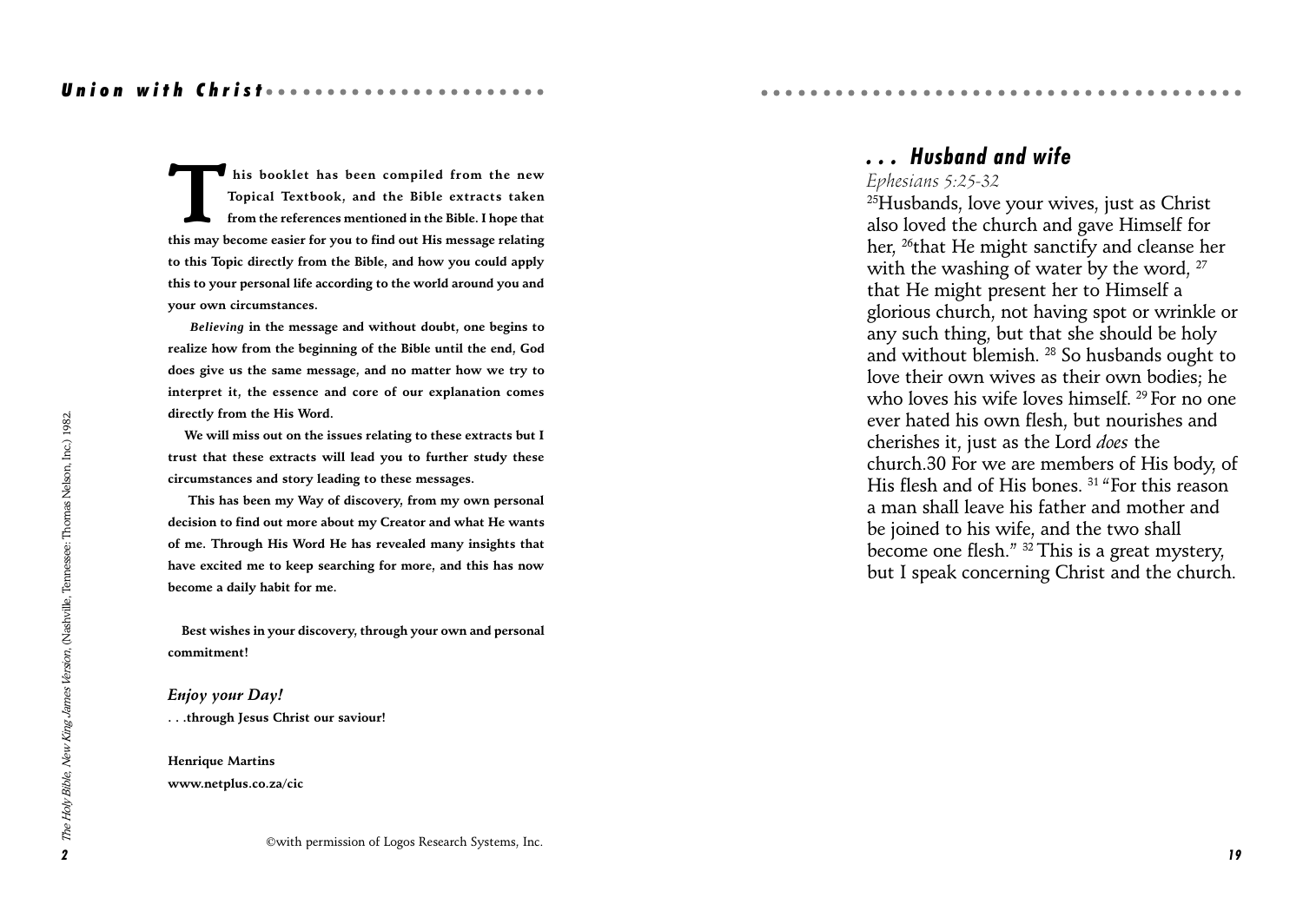#### Union with Christ *and an annual* and the Union

whole building, being joined together, grows into a holy temple in the Lord,

#### 1 Peter 2:4-6

<sup>4</sup> Coming to Him *as to* a living stone, rejected indeed by men, but chosen by God and precious,  $^5$  you also, as living stones, are being built up a spiritual house, a holy priesthood, to offer up spiritual sacrifices acceptable to God through Jesus Christ. 6 Therefore it is also contained in the Scripture,

 $^{\rm 1}$  "Behold, I lay in Zion A chief cornerstone, elect, precious, And he who believes on Him will by no means be put to shame.

### . . . Body and members

#### 1 Corinthians 12:12,27

 $12$ For as the body is one and has many members, but all the members of that one body, being many, are one body, so also is Christ. 27Now you are the body of Christ, and members individually.

#### Ephesians 5:30

<sup>30</sup>For we are members of His body, of His flesh and of His bones.

## from New Topical Textbook

aaaaaaaaaaaaaaaaaaaaaaaaaaaaaaaaaa aaaaa

# Union with Christ. . .

- 1. As Head of the Church. Eph 1:22,23; 4:15,16; Col 1:18.
- 2. Christ prayed that all saints might have. **Joh** 17:21,23.
- 3. Described as
	- a. Christ being in us. Eph 3:17; Col 1:27.
	- b. Our being in Christ. 2Co 12:2; 1Jo 5:20.
- 4. Includes union with the Father. Joh 17:21; 1Jo 2:24.
- 5. Is of God. 1Co 1:30.
- 6. Maintained by
	- a. Faith. Ga 2:20; Eph 3:17.
	- b. Abiding in him. Joh 15:4,7.
	- c. His word abiding in us. Joh 15:7; 1Jo 2:24; 2Jo 1:9.
	- d. Feeding on him. Joh 6:56.
	- e. Obeying him. 1Jo 3:24.
- 7. The Holy Spirit witnesses. 1Jo 3:24.
- 8. The gift of the Holy Spirit is an evidence of. 1Jo 4:13.
- 9. Saints
	- a. Have, in mind. 1Co 2:16; Php 2:5.
	- b. Have, in spirit. 1Co 6:17.
	- c. Have, in love. Song 2:16; 7:10.
	- d. Have, in sufferings. Php 3:10; 2Ti 2:12.
	- e. Have, in his death. Ro 6:3-8; Ga 2:20.
	- f. Have assurance of. Joh 14:20.
	- g. Enjoy, in the Lord's supper.  $1Co$ 10:16,17.
	- h. Identified with Christ by. Mt 25:40,45;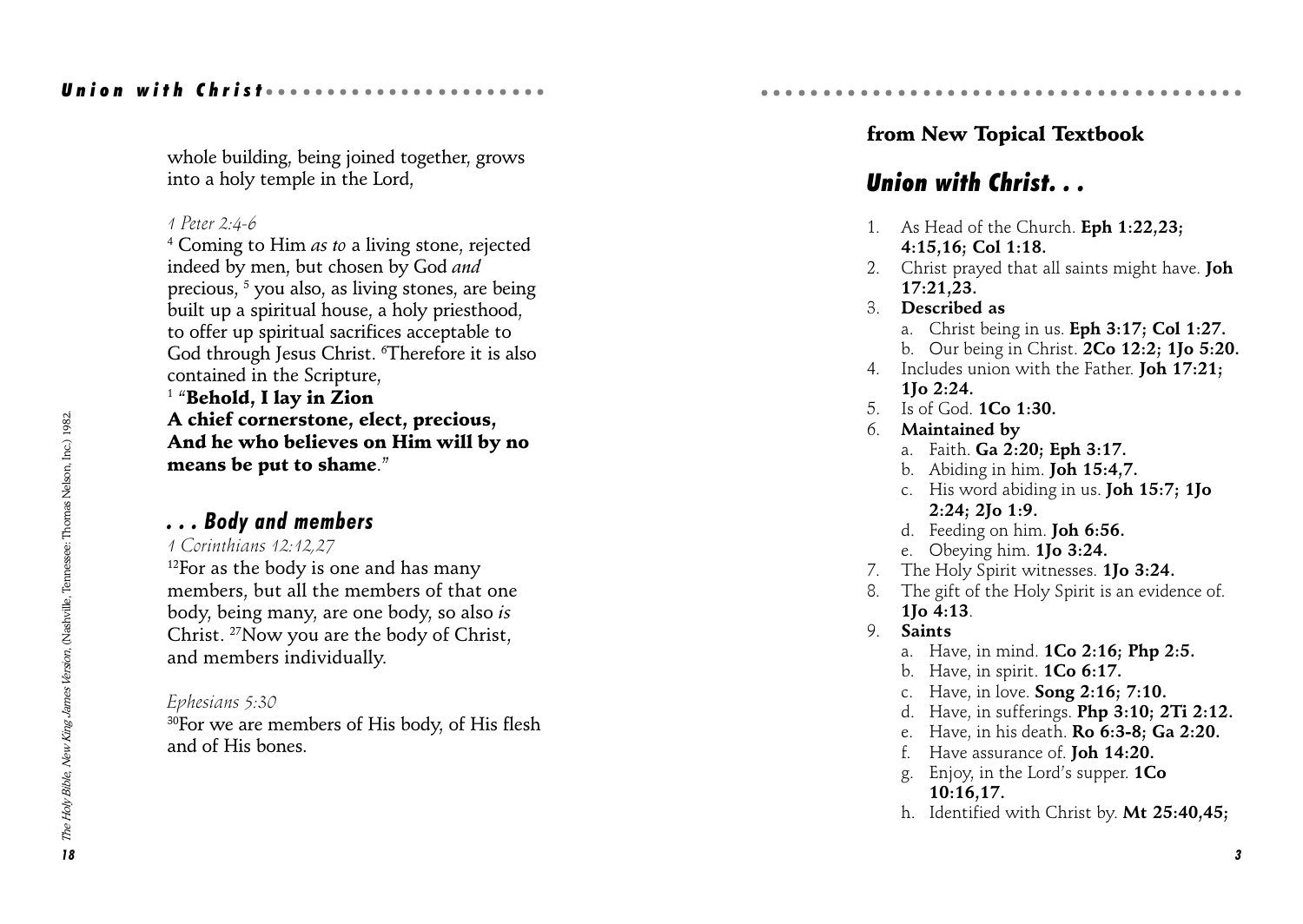Ac 9:4; 8:1. i. Are complete through. Col 2:10. j. Exhorted to maintain. Joh 15:4; Ac 11:23; Col 2:7. 10. Necessary to growth in grace. **Eph 4:15,16;** Col 2:19. 11. Necessary to fruitfulness. **Joh 15:4,5.** 12. Beneficial results of a. Righteousness imputed. 2Co 5:21; Php 3:9. b. Freedom from condemnation **Ro 8:1.** c. Freedom from dominion of sin. 1Jo 3:6. d. Being created anew. 2Co 5:17. e. The spirit alive to righteousness. Ro 8:10. f. Confidence at his coming. 1Jo 2:28. g. Abundant fruitfulness. Joh 15:5. h. Answers to prayer. Joh 15:7. 13. They who have, ought to walk as he walked. 1Jo 2:6. 14. False teachers have not. Col 2:18,19. 15. Is indissoluble. Ro 8:35. 16. Punishment of those who have not. Joh 15:6. 17. Illustrated a. Vine and branches. Joh 15:1,5. b. Foundation and building. 1Co 3:10,11; Eph 2:20,21; 1Pe 2:4-6.

- c. Body and members. 1Co 12:12,27; Eph 5:30.
- d. Husband and wife. Eph 5:25-32

# Punishement of those who have not

aaaaaaaaaaaaaaaaaaaaaaaaaaaaaaaaaa aaaaa

### John 15:6

 $6$  "If anyone does not abide in Me, he is cast out as a branch and is withered; and they gather them and throw them into the fire, and they are burned.

# Illustrated . . .

# . . . Vine and branches

#### John 15:1,5

<sup>1"</sup>I am the true vine, and My Father is the vinedresser.  $5$  "I am the vine, you are the branches. He who abides in Me, and I in him, bears much fruit; for without Me you can do nothing.

# . . . Foundation and building

### 1 Corinthians 3:10,11

<sup>10</sup> According to the grace of God which was given to me, as a wise master builder I have laid the foundation, and another builds on it. But let each one take heed how he builds on it. 11For no other foundation can anyone lay than that which is laid, which is Jesus Christ.

### Ephesians 2:20,21

<sup>20</sup>having been built on the foundation of the apostles and prophets, Jesus Christ Himself being the chief cornerstone,  $^{21}$  in whom the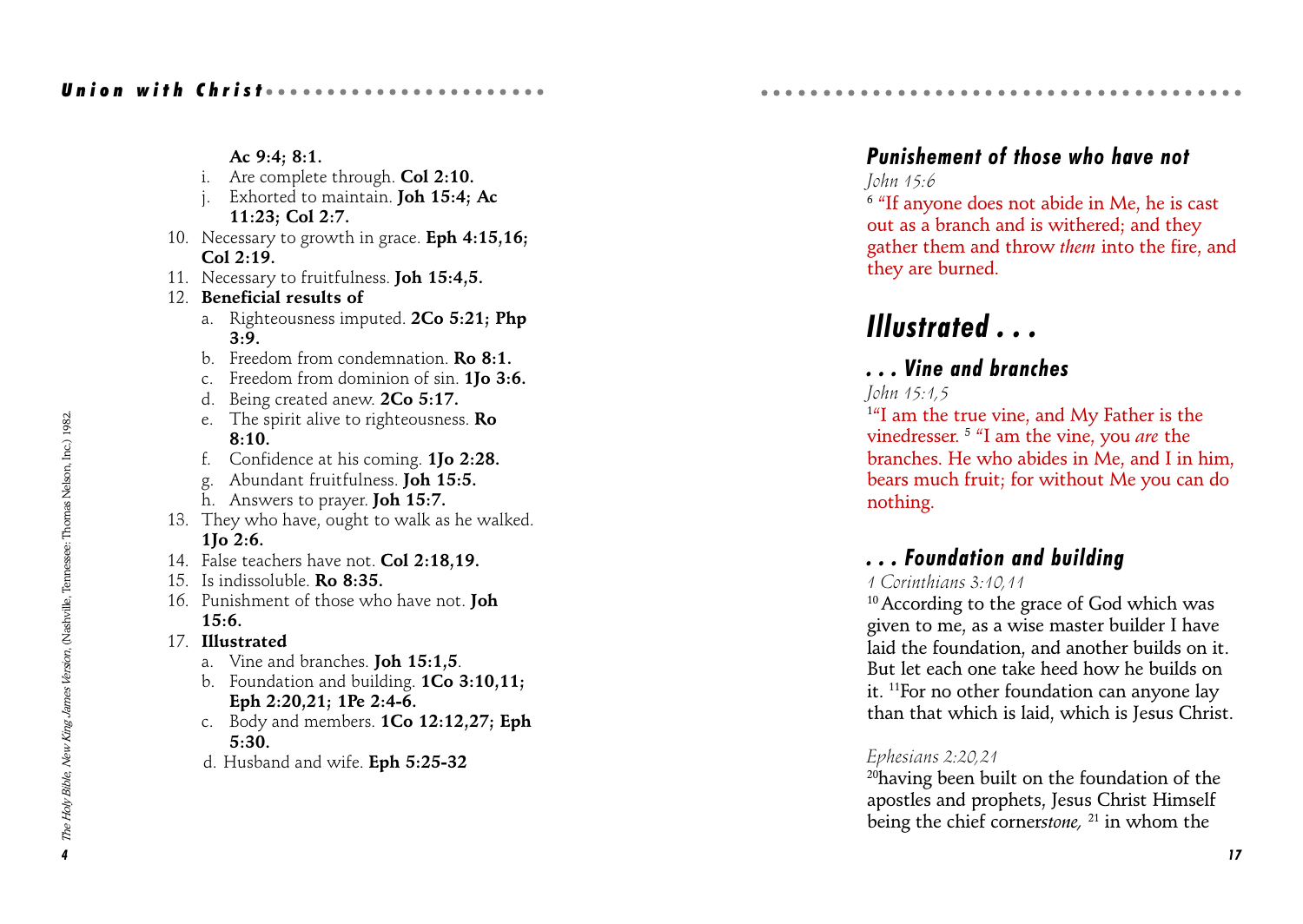# Union with Christ *aaaaaaaa*aaaaaaa

## . . . Answers to prayer

John 15:7

<sup>7</sup> "If you abide in Me, and My words abide in you, you will ask what you desire, and it shall be done for you.

# They who have, ought to walk as he walked

1 John 2:6  $^6\!text{He}$  who says he abides in Him ought himself also to walk just as He walked.

# False teachers have not

Colossians 2:18,19

18Let no one cheat you of your reward, taking delight in false humility and worship of angels, intruding into those things which he has not seen, vainly puffed up by his fleshly mind, <sup>19</sup> and not holding fast to the Head, from whom all the body, nourished and knit together by joints and ligaments, grows with the increase that is from God.

# Is indissoluble

Romans 8:35 <sup>35</sup> Who shall separate us from the love of Christ? Shall tribulation, or distress, or persecution, or famine, or nakedness, or peril, or sword?

# As Head of the Church

aaaaaaaaaaaaaaaaaaaaaaaaaaaaaaaaaa aaaaa

#### Ephesians 1:22,23

 $22$ And He put all *things* under His feet, and gave Him to be head over all things to the church, 23which is His body, the fullness of Him who fills all in all.

# Ephesians 4:15,16

 $15$  but, speaking the truth in love, may grow up in all things into Him who is the head Christ  $-$  <sup>16</sup>from whom the whole body, joined and knit together by what every joint supplies, according to the effective working by which every part does its share, causes growth of the body for the edifying of itself in love.

### Colossians 1:18

<sup>18</sup>And He is the head of the body, the church, who is the beginning, the firstborn from the dead, that in all things He may have the preeminence.

# Christ prayed that all saints might have

#### John 17:21,23

 $214$ <sup>that they all may be one, as You, Father, are</sup> in Me, and I in You; that they also may be one in Us, that the world may believe that You sent Me. <sup>234</sup>I in them, and You in Me; that they may be made perfect in one, and that the world may know that You have sent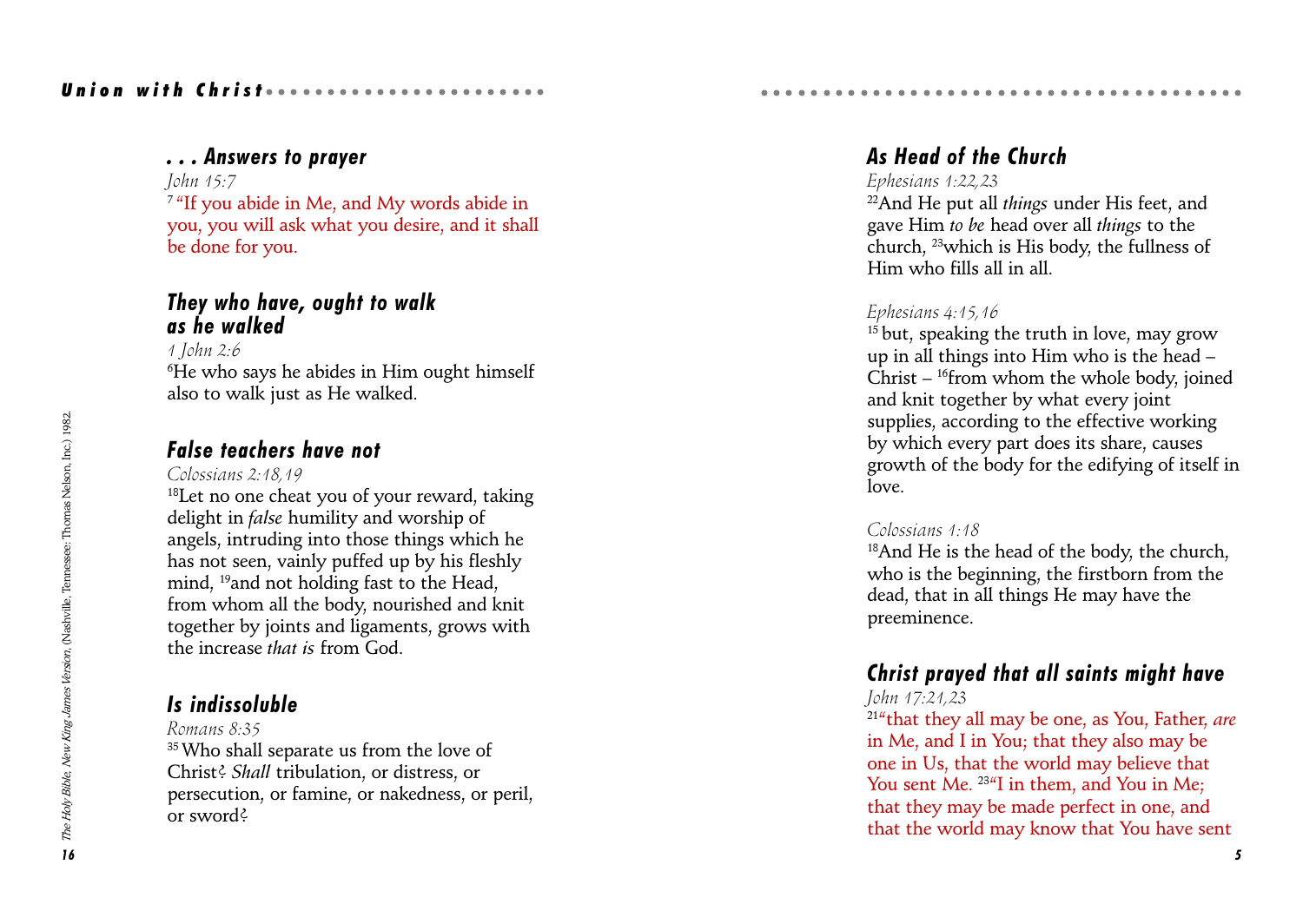## Union with Christ *and an annual* and the Union

Me, and have loved them as You have loved Me.

# Described as...

## . . . Christ being in us

Ephesians 3:17

 $17$ that Christ may dwell in your hearts through faith; that you, being rooted and grounded in love,

#### Colossians 1:27

<sup>27</sup> To them God willed to make known what are the riches of the glory of this mystery among the Gentiles: which is Christ in you, the hope of glory.

# . . . our being in Christ

### 2 Corinthians 12:2

<sup>2</sup> I know a man in Christ who fourteen years ago – whether in the body I do not know, or whether out of the body I do not know, God knows  $-$  such a one was caught up to the third heaven.

#### 1 John 5:20

20And we know that the Son of God has come and has given us an understanding, that we may know Him who is true; and we are in Him who is true, in His Son Jesus Christ. This is the true God and eternal life.

# . . . Being created anew

aaaaaaaaaaaaaaaaaaaaaaaaaaaaaaaaaa aaaaa

#### 2 Corinthians 5:47

<sup>17</sup>Therefore, if anyone *is* in Christ, *he is* a new creation; old things have passed away; behold, all things have become new.

# . . . The Spirit alive to righteousness

#### Romans 8:10

 $10$  And if Christ *is* in you, the body *is* dead because of sin, but the Spirit is life because of righteousness.

# . . . Confidence at His coming

### 1 John 2:28

28 nd now, little children, abide in Him, that when He appears, we may have confidence and not be ashamed before Him at His coming.

# . . . Abundant fruitfulness

#### John 15:5

 $5$  "I am the vine, you *are* the branches. He who abides in Me, and I in him, bears much fruit; for without Me you can do nothing.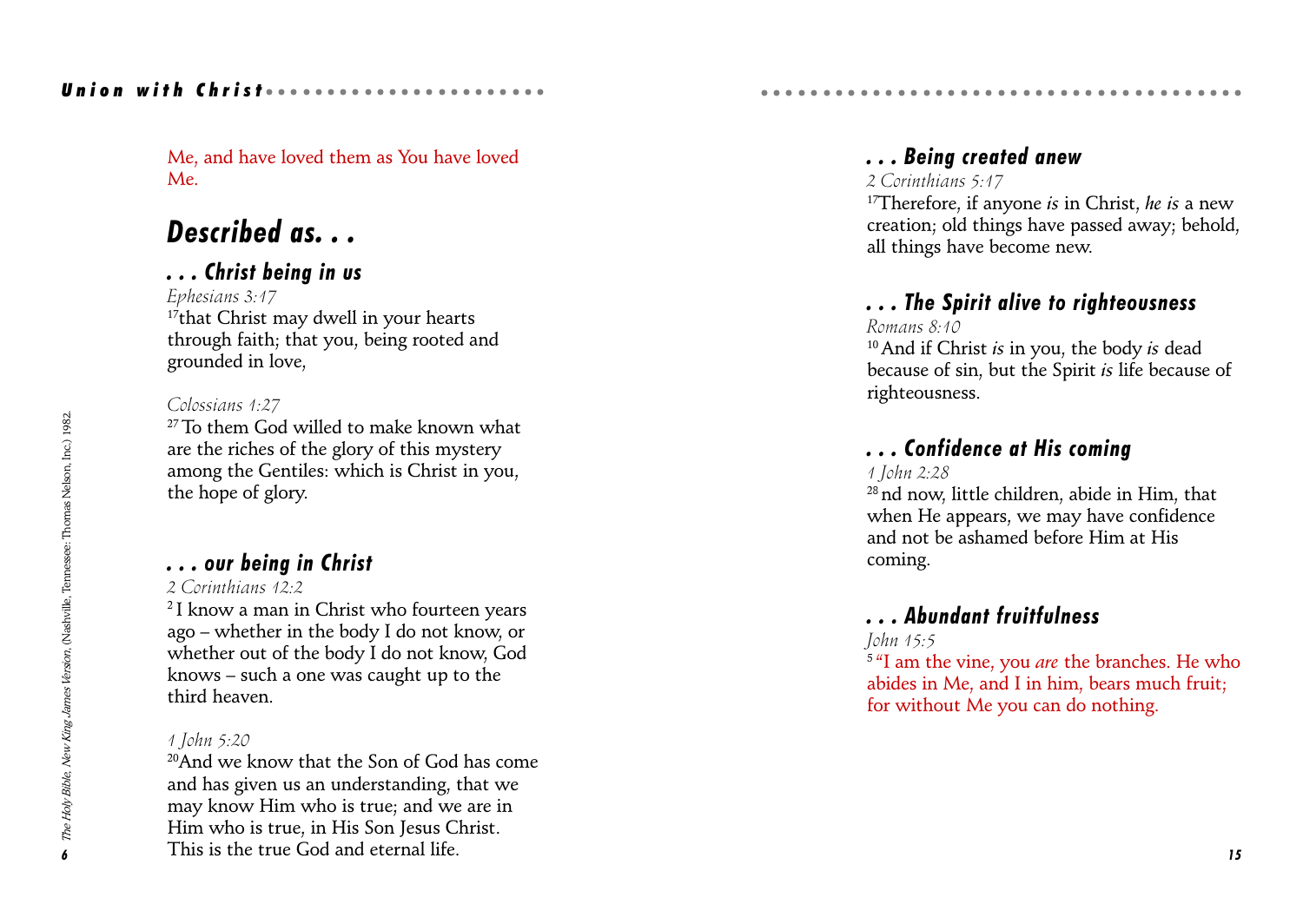### Union with Christ *and and an annual* and

who abides in Me, and I in him, bears much fruit; for without Me you can do nothing.

# Beneficial results of . . .

## . . . Righteousness imputed

2 Corinthians 5:21 <sup>21</sup>For He made Him who knew no sin to be sin for us, that we might become the righteousness of God in Him.

#### Philippians 3:9

9 and be found in Him, not having my own righteousness, which is from the law, but that which *is* through faith in Christ, the righteousness which is from God by faith;

# . . . Freedom from condemnation

Romans 8:1

1 There is therefore now no condemnation to those who are in Christ Jesus, who do not walk according to the flesh, but according to the Spirit.

# . . . Freedom from dominion of sin

1 John 3:6

6 Whoever abides in Him does not sin. Whoever sins has neither seen Him nor known Him.

# Includes union with the Father

aaaaaaaaaaaaaaaaaaaaaaaaaaaaaaaaaa aaaaa

### John 17:21

 $214$ that they all may be one, as You, Father, are in Me, and I in You; that they also may be one in Us, that the world may believe that You sent Me.

### 1 John 2:24

<sup>24</sup>Therefore let that abide in you which you heard from the beginning. If what you heard from the beginning abides in you, you also will abide in the Son and in the Father.

# Is of God

1 Corinthians 1:30

30But of Him you are in Christ Jesus, who became for us wisdom from  $God = and$ righteousness and sanctification and redemption

# Maintained by. . .

# . . . Faith

### Galatians 2:20

 $20$ <sup>4</sup>I have been crucified with Christ; it is no longer I who live, but Christ lives in me; and the life which I now live in the flesh I live by faith in the Son of God, who loved me and gave Himself for me.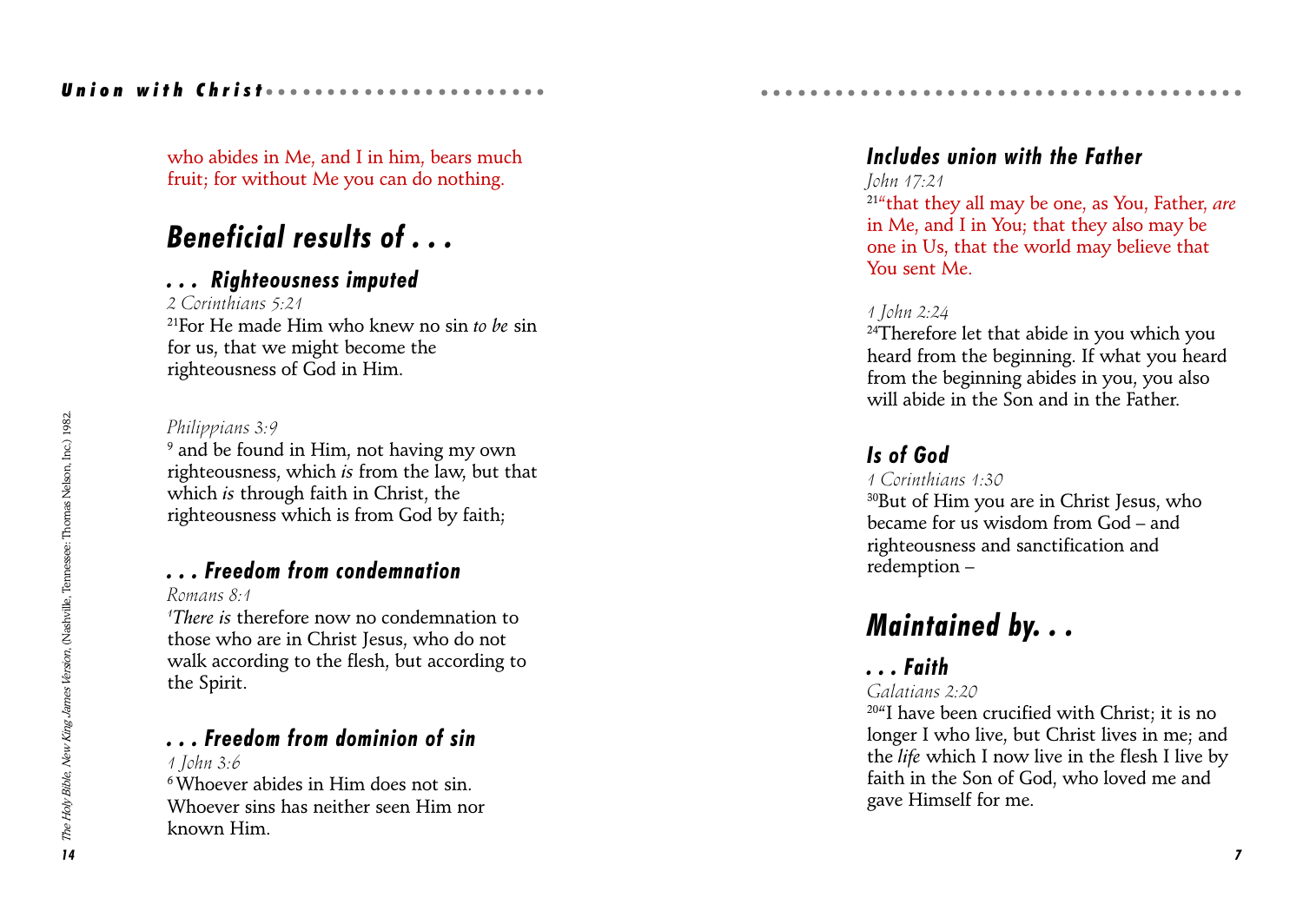### . . . Abiding in Him

John 15:4,7

<sup>4</sup> "Abide in Me, and I in you. As the branch cannot bear fruit of itself, unless it abides in the vine, neither can you, unless you abide in Me.<sup>7</sup> "If you abide in Me, and My words abide in you, you will ask what you desire, and it shall be done for you.

# . . . His Word abiding in us

John 15:7

<sup>7</sup> "If you abide in Me, and My words abide in you, you will ask what you desire, and it shall be done for you.

#### 1 John 2:24

<sup>24</sup>Therefore let that abide in you which you heard from the beginning. If what you heard from the beginning abides in you, you also will abide in the Son and in the Father.

# . . . Feeding on Him

John 6:56 <sup>56</sup> "He who eats My flesh and drinks My blood abides in Me, and I in him.

# . . . Are complete through

aaaaaaaaaaaaaaaaaaaaaaaaaaaaaaaaaa aaaaa

Colossians 2:10

<sup>10</sup> and you are complete in Him, who is the head of all principality and power.

# . . . Exhorted to maintain

John 15:4

<sup>4</sup> "Abide in Me, and I in you. As the branch cannot bear fruit of itself, unless it abides in the vine, neither can you, unless you abide in Me.

#### Acts 11:23

23When he came and had seen the grace of God, he was glad, and encouraged them all that with purpose of heart they should continue with the Lord.

#### Colossians 2:7

7 rooted and built up in Him and established in the faith, as you have been taught, abounding in it with thanksgiving.

# Necessary to fruitfulness

John 15:4,5

<sup>4</sup> "Abide in Me, and I in you. As the branch cannot bear fruit of itself, unless it abides in the vine, neither can you, unless you abide in Me.<sup>5 "I</sup> am the vine, you are the branches. He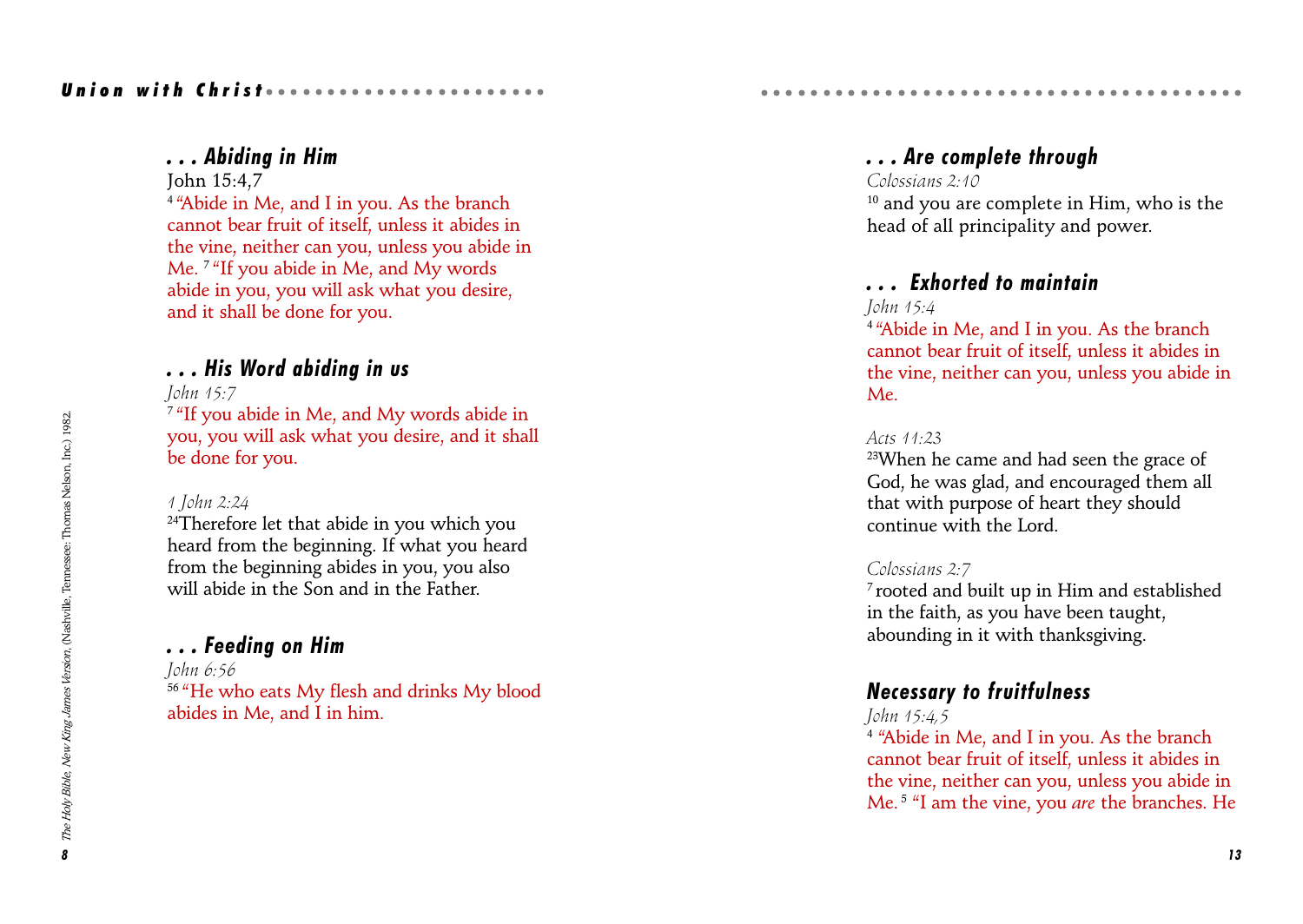# Union with Christ *and an aaaaaaaaa*aa

# ... Enjoy, in the Lord's supper

#### 1 Corinthians 10:16,17

 $16$ <sup>16</sup>The cup of blessing which we bless, is it not the communion of the blood of Christ? The bread which we break, is it not the communion of the body of Christ? 17For we, though many, are one bread and one body; for we all partake of that one bread.

# . . . Identified with Chrisst by

Matthew 25:40,45

<sup>40</sup> "And the King will answer and say to them, Assuredly, I say to you, inasmuch as you did it to one of the least of these My brethren, you did *it* to Me.' <sup>45</sup> "Then He will answer them, saying, Assuredly, I say to you, inasmuch as you did not do it to one of the least of these, you did not do it to Me.

#### Acts 9:4

4 Then he fell to the ground, and heard a voice saying to him, "Saul, Saul, why are you persecuting Me?

#### Acts 8:1

1 Now Saul was consenting to his death. At that time a great persecution arose against the church which was at Jerusalem; and they were all scattered throughout the regions of Judea and Samaria, except the apostles.

# . . . Obeying Him

### 1 John 3:24

<sup>24</sup>Now he who keeps His commandments abides in Him, and He in him. And by this we know that He abides in us, by the Spirit whom He has given us.

# The Holy Spirit witnesses

aaaaaaaaaaaaaaaaaaaaaaaaaaaaaaaaaa aaaaa

1 John 3:24

24Now he who keeps His commandments abides in Him, and He in him. And by this we know that He abides in us, by the Spirit whom He has given us.

# The gift of the Holy Spirit is an evidence of

#### 1 John 4:13

<sup>13</sup>By this we know that we abide in Him, and He in us, because He has given us of His Spirit.

# Saints . . .

# . . . Have in mind

#### 1 Corinthians 2:16

<sup>16</sup> For "who has known the mind of the LORD that he may instruct Him?" But we have the mind of Christ.